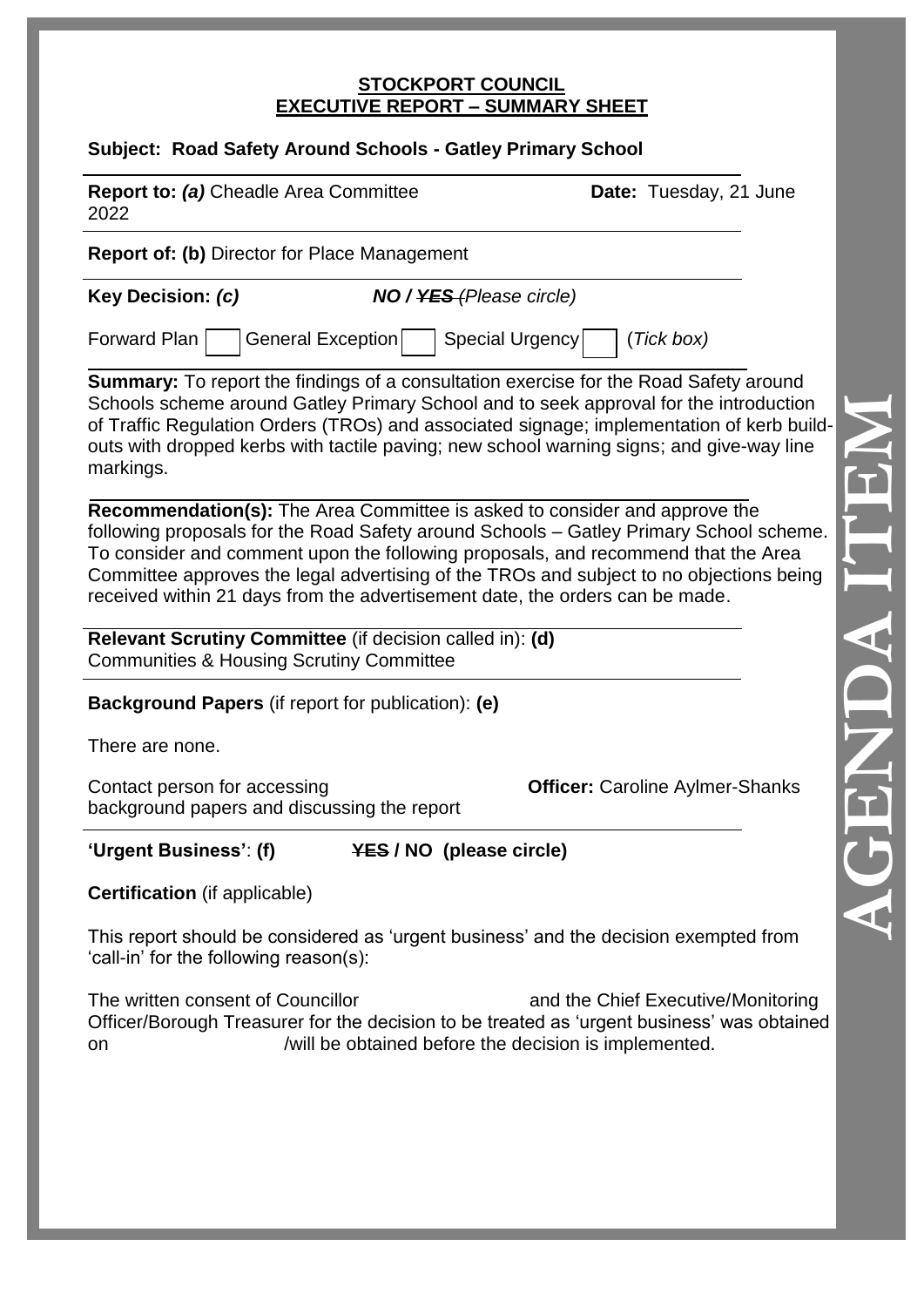## **Road Safety Around Schools - Gatley Primary School**

### Report of the Director for Place Management

## **1. INTRODUCTION AND PURPOSE OF REPORT**

1.1. To report the findings of a consultation exercise for the Road Safety around Schools scheme around Gatley Primary School and to seek approval for the introduction of Traffic Regulation Orders (TROs) and associated signage; implementation of kerb build-outs with dropped kerbs with tactile paving; new school warning signs; and give-way line markings.

## **2. BACKGROUND**

- 2.1. The Council's overall strategic transport ambition is to increase the number of children walking or cycling to school. In order for this to be achieved, it is important that there are safe route options for children and their families.
- 2.2. To support this ambition, Traffic Services have been working to tackle key concerns which have been raised by schools and local Members. Site investigations have been undertaken to review the operation outside each school and the surrounding roads.
- 2.3. Planning permission was granted for an extension and alterations to Gatley Primary School to facilitate expanding from a 2-form entry to 3-form entry (planning application ref DC/075720). The planning permission contained a Section 106 Agreement which includes a contribution towards the measures identified as part of the Road Safety around Schools programme.

# **3. PROPOSALS**

- 3.1. To reduce the impact of inconsiderate parking and to highlight to passing vehicles that there are likely to be children crossing in the area, Traffic Services consulted with the residents likely to be affected with the proposals shown on Drawing No. F/0305/48/GP/001.
- 3.2. The proposals include:
	- Provision of two new 'School Warning' signs, on eastern and western approaches to the school crossing patrol on Church Road;
	- Replacement of the existing peak time no waiting restrictions outside the shops off Church Road with no waiting at any time restrictions;
	- Introduction of no loading at times shown (08:00-09:30 and 14:30-16:00 Monday to Friday) restrictions on Church Road outside the Prince of Wales public house;
	- Proposed extension to the existing no waiting at times shown (08:30-09:00 and 15:15-16:30 Monday to Friday) restrictions on Hawthorn Road up to Birch Road and amendment of the times covered by the restriction to 08:00-09:30 and 14:30- 16:00 Monday to Friday;
	- Replacement of the existing school sign on Hawthorn Road, close to the junction with Burnside Road;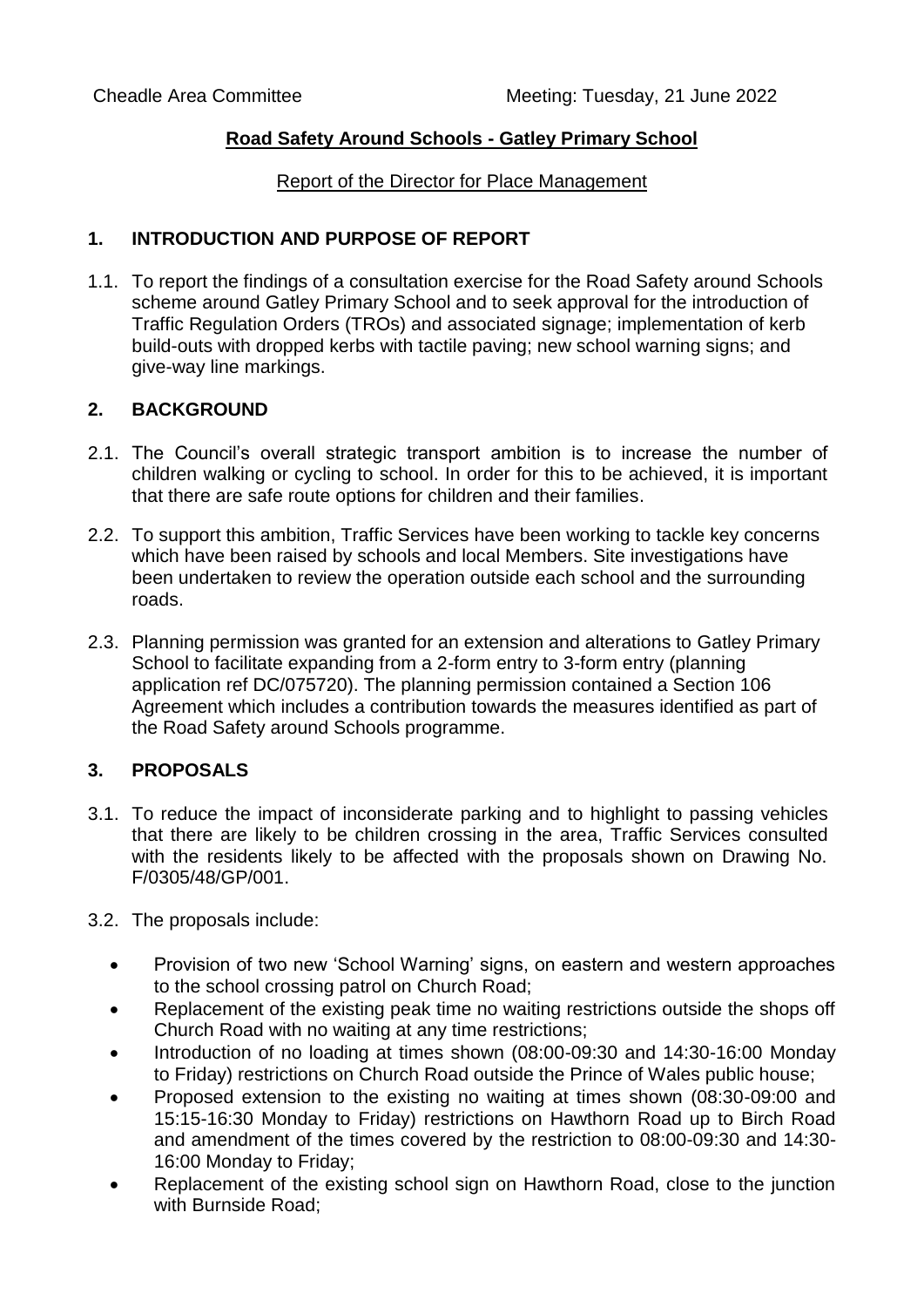- Provision of kerb build-outs, dropped kerbs and tactile paving at the junction of Hawthorn Road / Burnside Road / Cedar Road; and
- Provision of give-way line markings at the junction of Hawthorn Road / Cedar Road.

# **4. LEGAL POSITION/IMPLICATIONS**

4.1. The Traffic Management Orders would be made under Section 1 of the Road Traffic Regulation Act 1984. The Council is required by the Local Authorities Traffic Order (Procedure) (England and Wales) Regulations 1996 to give notice of its intention to make a Traffic Order (by publishing a draft traffic order). These regulations also require the Council to consider any representations received as a result of publishing the draft Order.

# **5. CONSIDERATION OF ALTERNATIVE SOLUTIONS**

5.1. No alternative proposals or solutions were considered.

# **6. CONSULTATION**

- 6.1. The Local Ward Councillors have been consulted and no adverse comments were received.
- 6.2. A total of 48 letters, with freepost return envelopes, were delivered and 9 on-street notices were placed on lighting columns in proximity to the proposed works. The letter and on-street notices provided a link to the 'have your say' webpage [\(www.stockport.gov.uk/haveyoursay\)](http://www.stockport.gov.uk/haveyoursay) where information was posted about the proposed scheme along with a copy of the proposal drawings to enable residents to provide feedback online. Additional hard copies of the survey could have been requested by contacting [SchoolRoadSafety@stockport.gov.uk](mailto:SchoolRoadSafety@stockport.gov.uk) but no such requests were received.
- 6.3. As part of the consultation we received 5 written replies (10%) and 7 online responses. 9 (75%) were in favour, 1 (8%) neither agreed nor disagreed with the proposals and 2 (17%) were against the proposals. 5 (42%) respondents strongly agreed and 4 (33%) respondents agreed with the proposals. 3 of the responses received were from parents/carers with a child at the school, all of whom strongly agreed with the proposals.
- 6.4. Whilst the proposals were supported by the majority of the respondents, 2 local residents disagreed with the proposals. A number of the respondents also provided comments on the proposals as discussed below.
- 6.5. Both residents who disagreed with the proposals (one of whom strongly disagreed) disagreed with the proposed extension to the No Waiting at Times Shown restrictions on Hawthorn Road. One resident objected to the extension in terms of the distance covered, and the other resident objected to the extension to the times covered, especially in the morning (from 08:30-09:00 and 15:15-16:30 to 08:00- 09:30 and 14:30-16:00) advising that this would detrimentally impact residents of Hawthorn Road. One local resident who supported the proposals also stated a preference for the morning restrictions to apply from 8:15am in order to cover drivers dropping off for breakfast club.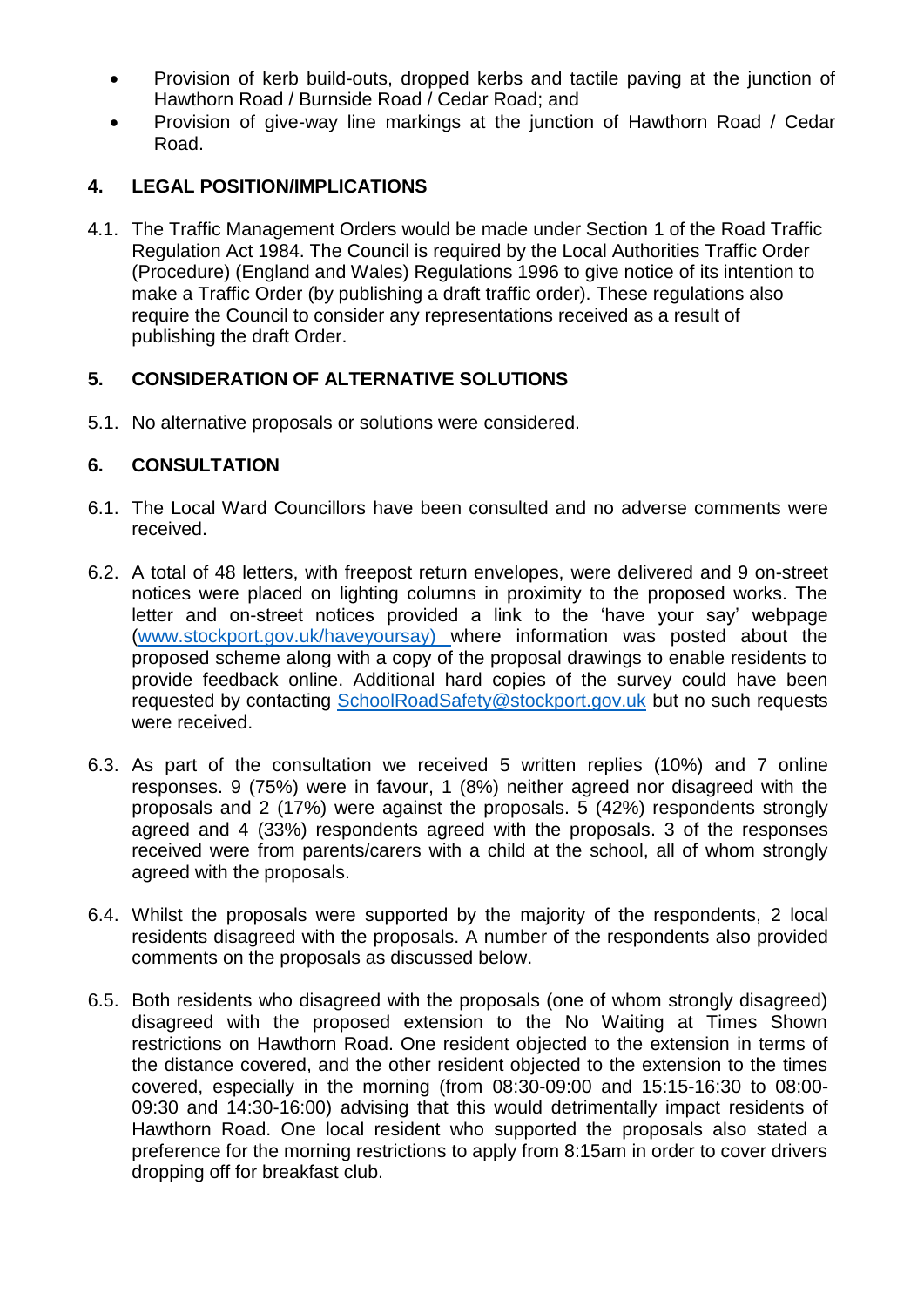- 6.6. The proposed geographical extension covers a distance of 10m and would extend the existing restrictions towards Birch Road which is used by some pupils as a pedestrian route to school. The restrictions would be extended past one additional property which has a garage and a double driveway, and on-street car parking would still be available further east along Hawthorn Road. It is considered that the protection that this would provide to pedestrians at school drop-off and pick-up times outweighs the minimal impact to on-street car parking. In response to the proposed extension to the times covered by the restrictions officers understand that some drivers arrive just after 9am to drop off pupils as they are aware that the restrictions no longer apply. It is therefore considered that the restrictions should still be extended past 9am. However, in response to the feedback received it is proposed to amend the times covered by the parking restrictions to 08:15-9:15am and 2:45- 3:45pm Monday to Friday in order to minimise the impact on local residents and align with other TROs across the borough.
- 6.7. Three respondents, two of whom agreed with the proposals and one who disagreed, made reference to the proposed kerb build-outs at the junctions of Cedar Road and Burnside Road with Hawthorn Road. One respondent advised that a member of their family was nearly hit by a vehicle reversing along the pavement at the junction; and one parent who walks a pupil to school advised that this junction is particularly dangerous. The respondent who disagreed with the proposals advised that the build-outs would make it more difficult for cars, and larger vehicles such as the buses which are used to take pupils to/from swimming, to manoeuvre and vehicles may over-run the dropped kerbs.
- 6.8. The proposed build-outs at the Cedar Road / Burnside Road / Hawthorn Road junction would reduce the junction corner radii to 6m. This is in line with the minimum corner radii advised in TD 42/95 (Geometric Design of Major/Minor Priority Junctions) and as discussed in Manual for Streets 2 (Section 9.4.10) '*tight corner*  radii help pedestrians and cyclists travel across and through junctions by reducing *the speed of turning vehicles*.' A swept path analysis has also been undertaken to confirm that a refuse vehicle can manoeuvre around the junction. It is recommended that the proposals be retained and that driver behaviour be monitored at this location; bollards can be provided to protect the informal crossing if required.
- 6.9. Two respondents, one of whom agreed with the proposals and one who disagreed, made reference to cars idling outside the school. Separate to the Road Safety around Schools programme Stockport Council have launched a 'Turn It Off' campaign with schools issued with a toolkit of information to distribute to parents / carers along with the offer of a free banner to place on the school fencing. Officers will liaise with the school to ensure that the information was received.
- 6.10.Two respondents who both supported the proposals requested additional enforcement to support compliance with the parking restrictions. It is acknowledged by the traffic team that enforcement will be important to the success of the proposed measures and additional enforcement visits will be requested following introduction of the new measures.
- 6.11.Two residents who strongly supported the proposals have requested that additional steps be taken to encourage walking / cycling such as improved cycle facilities or introducing a School Street. The proposals have been developed in order to focus on the key issues identified and align with the budget available. Stockport Council is currently working with 8 schools to trial School Streets further to funding secured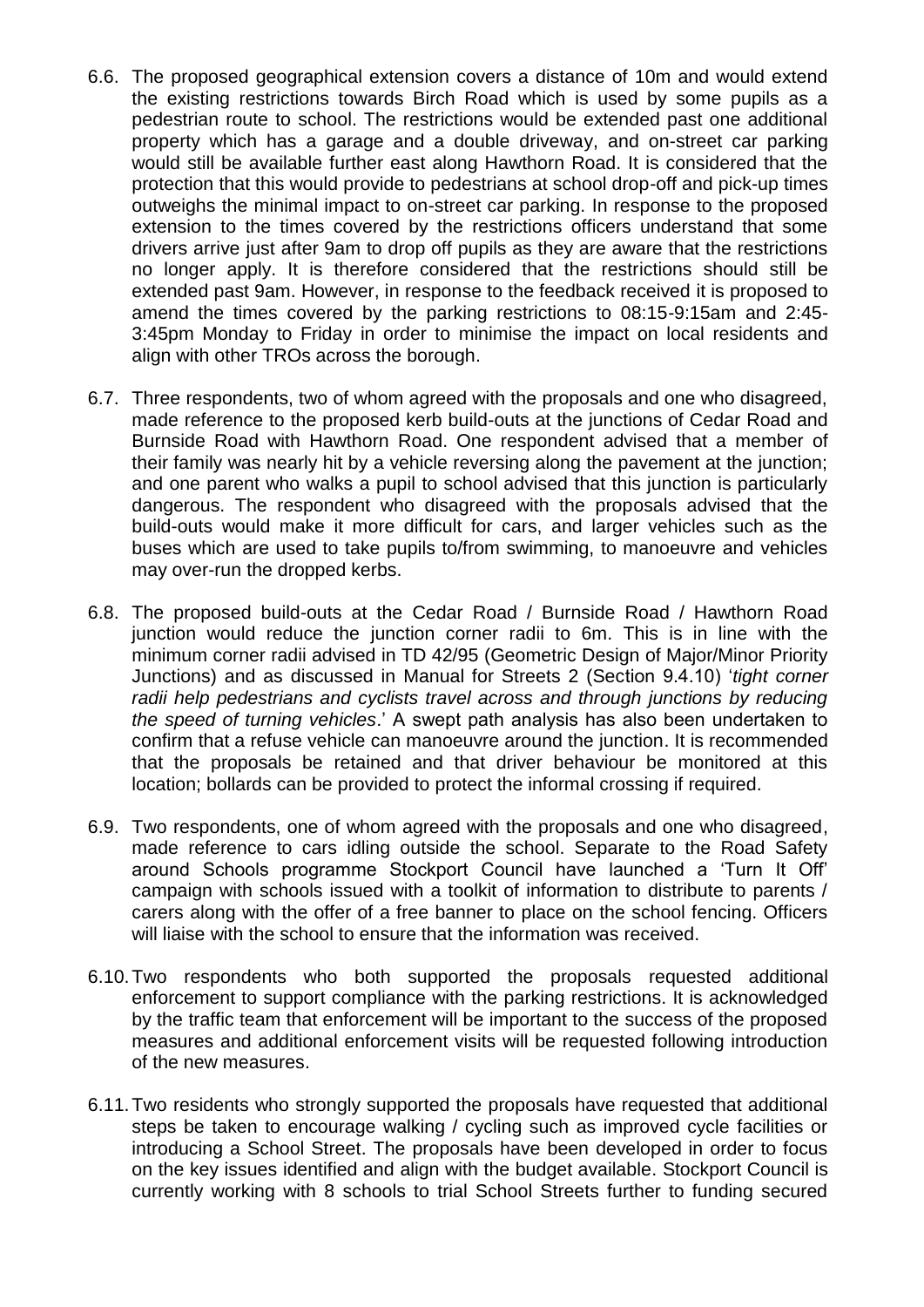from TfGM. Should funding become available in the future to support additional School Streets Gatley Primary School would be given the opportunity to bid.

- 6.12.One resident requested access protection markings to encourage more considerate parking. Officers have confirmed that the driveway to the property has dropped kerbs and so access protection markings will be included within the revised proposals.
- 6.13.In addition to the responses received a review has been undertaken of the existing TROs within close proximity of the proposed scheme. In order to streamline and simplify the TROs within the area the following additional changes are proposed:
	- The times covered by the existing limited waiting restriction outside the local shops (72 to 92 Church Road) is proposed to be changed from 'Limited Waiting 1 Hour Monday-Saturday 8am-6:30pm No Return Within 1 Hour' to 'Limited Waiting 1 Hour Monday-Saturday 8am-6pm No Return Within 1 Hour'. This would reduce the times covered by the parking restriction by 30 minutes and would align with the existing parking restrictions on the southern side of Church Road, and further north-east along Church Road.
	- The existing 'No Loading At Any Time' restriction on Church Road along the western side of the pedestrian island outside the local shops (72 to 92 Church Road) are proposed to be extended to cover the full length of the pedestrian island (southern side of the island only) to align with the existing signage.
	- Other TROs, as described within Appendix A, are proposed to be revoked and reinstated in order to aid maintenance and enforcement of the TROs.
- 6.14.As a result of the feedback received the proposals have been updated as shown on Drawing No. F/0305/48/GP/002.

# **7. FINANCIAL IMPLICATIONS**

7.1. The scheme will be funded from the Section 106 Agreement associated with the planning permission for the Gatley Primary School extension (planning application ref DC/075720).

# **8. TIMESCALES**

8.1. Should the proposals be approved, the scheme should be ready for implementation in autumn/winter 2022.

# **9. EQUALITIES/COMMUNITY IMPACT ASSESSMENT**

- 9.1. Equal Opportunities
	- To provide a suitable and safer environment for pedestrians and other road users. The scheme contributes to the Council's vision statement "Promote equal life outcomes for all by tackling known inequalities across the borough of Stockport".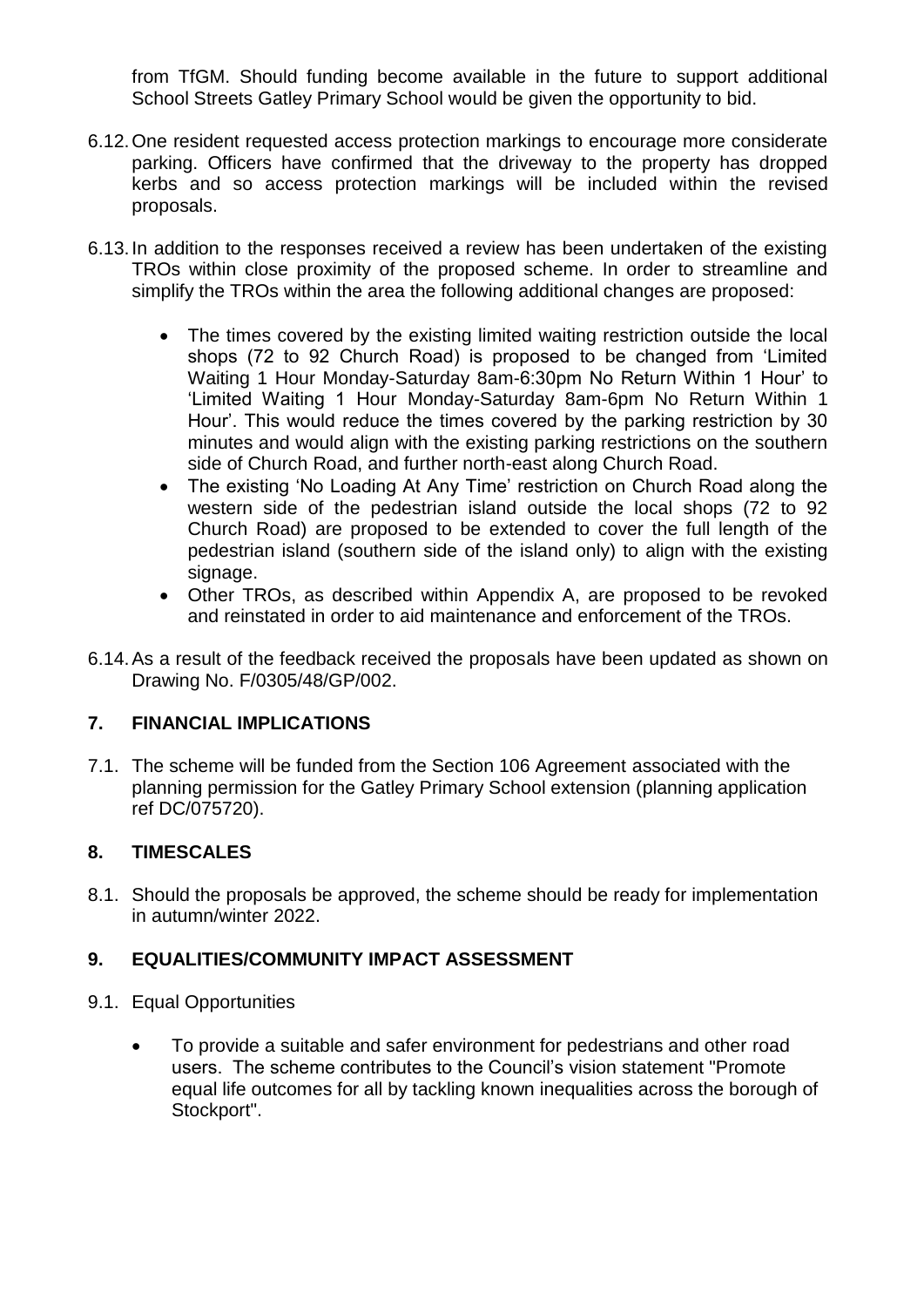#### 9.2. Sustainable Environment

• To develop and sustain a healthy, safe and attractive local environment which contributes to Stockport. Stockport Council understands the responsibility it has to lead by example and help the broader community make a positive contribution to the local environment.

## **10. CONCLUSIONS AND RECOMMENDATIONS**

10.1.To consider and approve the proposals, and recommend that the Area Committee approves the legal advertising of the following Traffic Regulation Order set out in Appendix A (and shown on Drawing No. F/0305/48/GP/002) and subject to no objections being received within 21 days from the advertisement date, the orders can be made.

## **Background Papers**

There are no background papers to this report.

Anyone wishing further information please contact Caroline Aylmer-Shanks by email on c.aylmer-shanks@stockport.gov.uk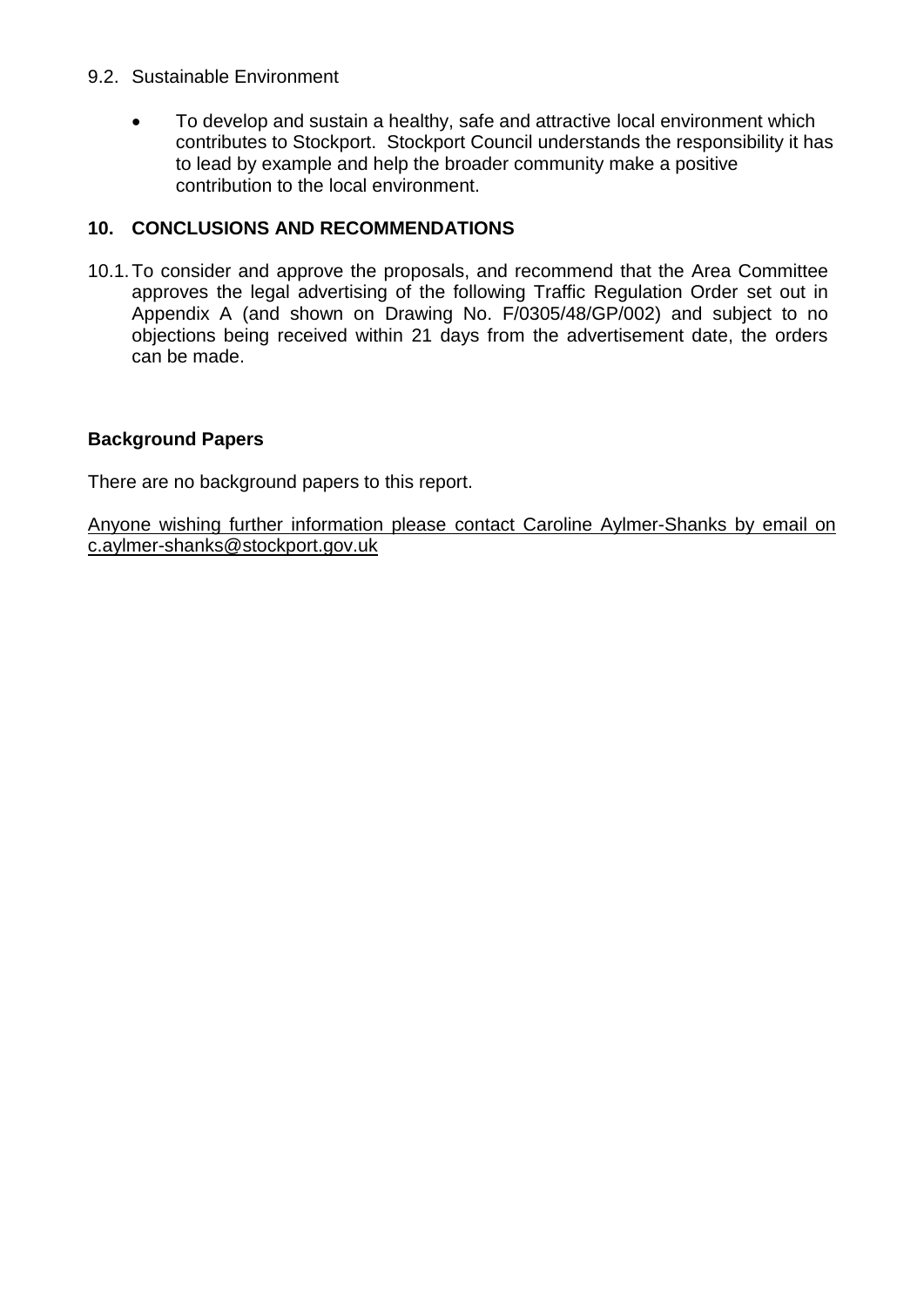# **Appendix A**

## **REVOCATION OF EXISTING TROs**

*There are some discrepancies between on-site measurements and the measurements within the Consolidation Orders. Where this is the case, the measurement within the Consolidation Order has been provided for all revocations. The TRO schedule below should be read in conjunction with Drawing No F/0305/48/GP/003 (Gatley Primary School Revocation Plan).*

Revocation of the existing NO WAITING MONDAY - FRIDAY, 08:30-09:00 and 15:15- 16:30 as referred to in the Consolidation Order (Grid Ref B29)

| Location             | Extent                                           |
|----------------------|--------------------------------------------------|
| <b>Hawthorn Road</b> | From a point 5m east of the intersection of the  |
| (Northern Side)      | eastern kerbline of Acres Road for a distance of |
|                      | 73m in an easterly direction.                    |

Revocation of the existing NO STOPPING MONDAY-FRIDAY, 8am-5pm on School Keep Clear Markings as referred to in the Consolidation Order (Grid Ref B29)

| <b>Location</b>      | <b>Extent</b>                                                                                       |
|----------------------|-----------------------------------------------------------------------------------------------------|
| <b>Hawthorn Road</b> | From a point 1.5m west of the projected western<br>kerbline of Acres Road for a distance of 101m in |
| (Southern Side)      | an easterly direction.                                                                              |

Revocation of existing NO WAITING AT ANY TIME as referred to in the Consolidation Order (Grid Ref B29)

| Location                       | <b>Extent</b>                                        |
|--------------------------------|------------------------------------------------------|
| <b>Church Road</b>             | From the intersection of the eastern kerbline of     |
| (Southern Side)                | Birch Road for a distance of 15.5m in a north-       |
|                                | easterly direction.                                  |
| <b>Church Road</b>             | From a point 24m west of the intersection of the     |
| (Southern Side)                | western kerbline of Birch Road for a distance of     |
|                                | 33.5m in a south-westerly direction.                 |
| <b>Church Road</b>             | From the intersection of the eastern kerbline of the |
| (Northern Side)                | pedestrian island outside 72-92 Church Road for a    |
|                                | distance of 16m in a westerly direction.             |
| <b>Church Road</b>             | From the intersection of the western kerbline of the |
| (Northern Side)                | local shops (72-92 Church Road) access road for a    |
|                                | distance of 5m in a south-westerly direction.        |
| <b>Church Road Local Shops</b> | From the intersection of the northern kerbline of    |
| <b>Access Road</b>             | Church Road for a distance of 6m in a northerly      |
| (Western Side)                 | direction.                                           |
| <b>Birch Road</b>              | From the intersection of the southern kerbline of    |
| (western side)                 | Church Road for a distance of 7.5m in a southerly    |
|                                | direction.                                           |
| <b>Birch Road</b>              | From the intersection of the southern kerbline of    |
| (Eastern Side)                 | Church Road for a distance of 3m in a southerly      |
|                                | direction.                                           |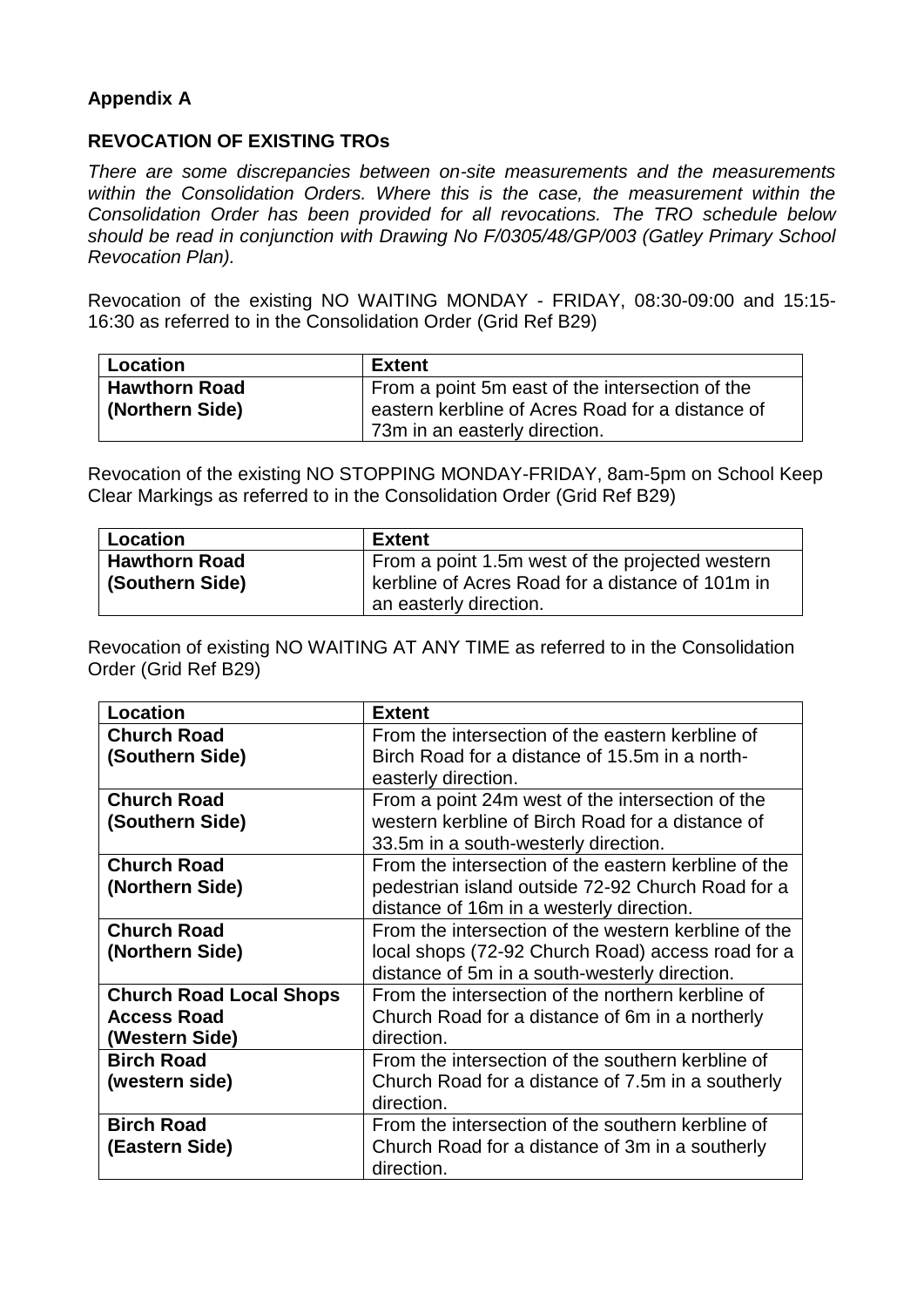Revocation of existing NO WAITING AT ANY TIME / NO LOADING AT ANY TIME as referred to in the Consolidation Order (Grid Ref B29)

| Location           | <b>Extent</b>                                        |
|--------------------|------------------------------------------------------|
| <b>Church Road</b> | From the intersection of the western kerbline of the |
| (Northern Side)    | pedestrian island outside 72-92 Church Road for a    |
|                    | distance of 21m in a north-easterly direction.       |
| <b>Church Road</b> | From the intersection of the western kerbline of     |
| (Southern Side)    | Birch Road for a distance of 24m in a south-         |
|                    | westerly direction.                                  |

Revocation of NO WAITING 8AM-6:30PM as referred to in the Consolidation Order (Grid Ref B29)

| Location                    | <b>Extent</b>                                        |
|-----------------------------|------------------------------------------------------|
| <b>Church Road</b>          | From the intersection of the eastern kerbline of the |
| (Northern Side)             | car park access, adjacent to 62 Church Road, to a    |
|                             | point 54m north-east of the intersection of the      |
|                             | eastern kerbline of the car park access.             |
| <b>Church Road Car Park</b> | From the intersection of the northern kerbline of    |
| Access (adjacent to No 62)  | Church Road for a distance of 6m in a northerly      |
| Eastern side                | direction.                                           |

Revocation of NO WAITING 8AM-6PM as referred to in the Consolidation Order (Grid Ref B29)

| <b>Location</b>                | <b>Extent</b>                                        |
|--------------------------------|------------------------------------------------------|
| <b>Church Road</b>             | From the intersection of the eastern kerbline of the |
| (Northern Side)                | local shops (No 72-92) egress to the intersection of |
|                                | the western kerbline of the car park access.         |
| <b>Church Road Local Shops</b> | From the intersection of the northern kerbline of    |
| (No. 72 to 92) Egress          | Church Road to the projected intersection of the     |
| (Eastern Side)                 | shop front building line.                            |
| <b>Church Road Local Shop</b>  | From the intersection of the western kerbline of the |
| (No. 72 to 92) Pedestrian      | pedestrian island to the intersection of the eastern |
| <b>Island</b>                  | kerbline of the pedestrian island.                   |
| (Northern Side)                |                                                      |
| <b>Church Road Car Park</b>    | From the intersection of the northern kerbline of    |
| Access (adjacent to No 62)     | Church Road for a distance of 7m in a northerly      |
| <b>Western side</b>            | direction.                                           |

Revocation of the existing LIMITED WAITING 1 HOUR MONDAY-SATURDAY 8AM-6:30PM NO RETURN 1 HOUR as referred to in the Consolidation Order (Grid Ref B29)

| Location                      | <b>Extent</b>                                          |
|-------------------------------|--------------------------------------------------------|
| <b>Church Road Local Shop</b> | From a point 2.5m southwest of the projected           |
| (No. 72 to 92) Layby          | intersection of the eastern side of the building for a |
|                               | distance of 38.5m in a south-westerly direction.       |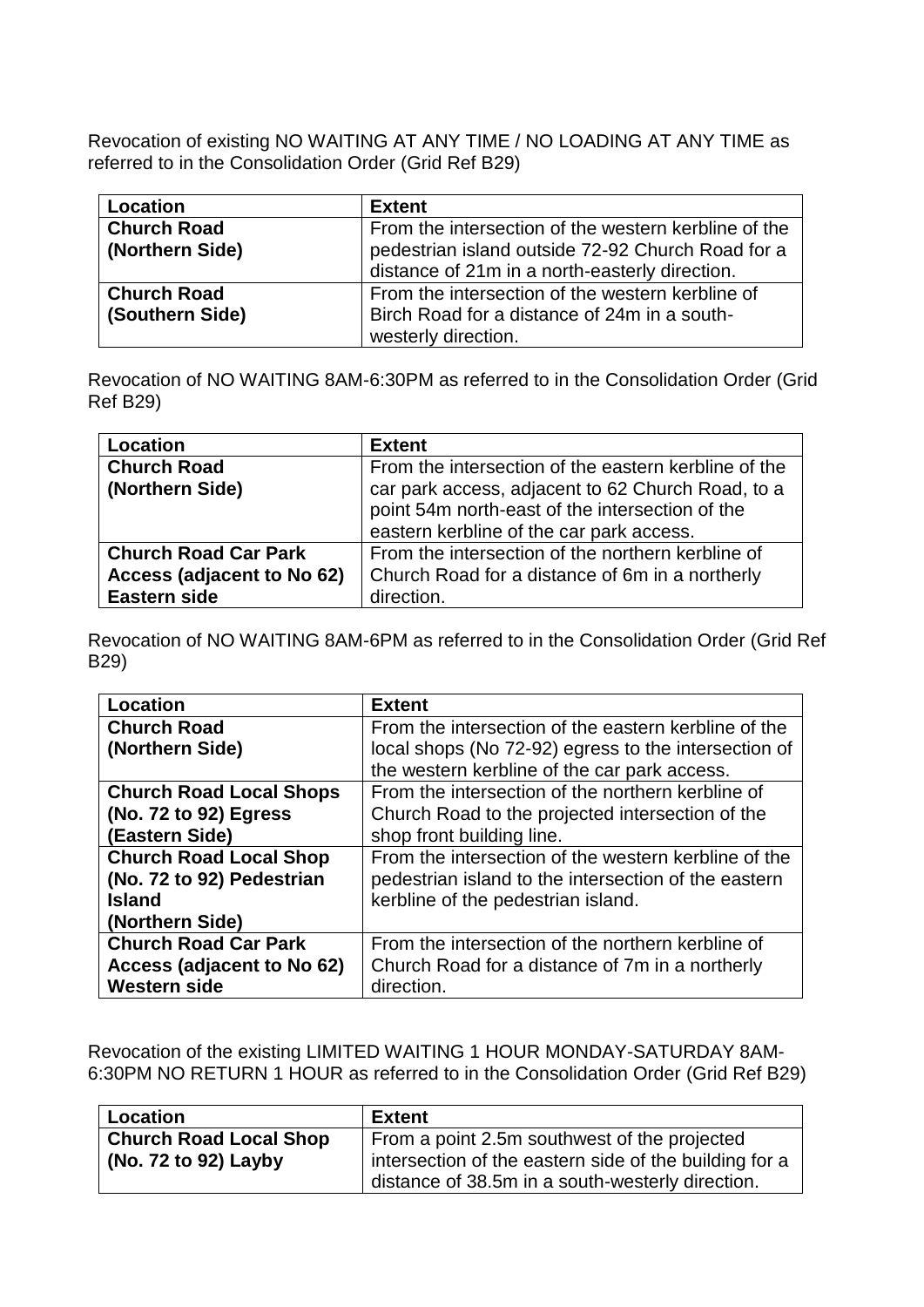Revocation of the existing LIMITED WAITING 1 HOUR MONDAY-SATURDAY 8AM-6PM NO RETURN 1 HOUR as referred to in the Consolidation Order (Grid Ref B29)

| <b>Location</b>    | <b>Extent</b>                                      |
|--------------------|----------------------------------------------------|
| <b>Church Road</b> | From a point 4m south-west of the intersection of  |
| (Southern Side)    | the western kerbline of Elm Road for a distance of |
|                    | 126m in a south-westerly direction.                |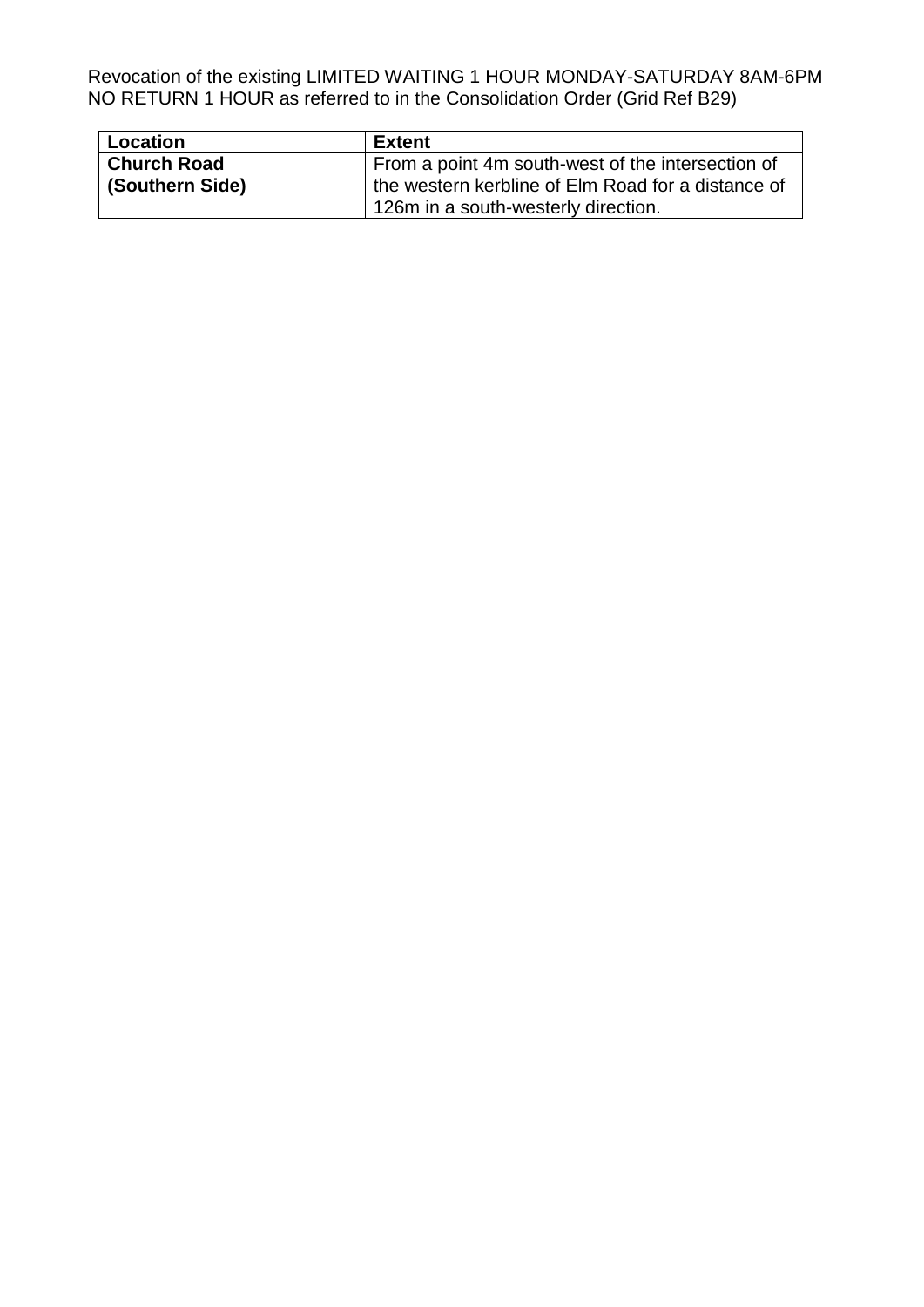## **PROPOSED TRO Schedule**

# NO WAITING MONDAY - FRIDAY, 08:15-09:15AM and 2:45-3:45PM

| Location             | Extent                                           |
|----------------------|--------------------------------------------------|
| <b>Hawthorn Road</b> | From a point 5m east of the intersection of the  |
| (Northern Side)      | eastern kerbline of Acres Road for a distance of |
|                      | 84m in an easterly direction.                    |

# NO STOPPING MONDAY-FRIDAY, 8am-5pm on SCHOOL KEEP CLEAR MARKINGS

| Location             | Extent                                        |
|----------------------|-----------------------------------------------|
| <b>Hawthorn Road</b> | From a point 1.5m west of the projected       |
| (Southern Side)      | western kerbline of Acres Road for a distance |
|                      | of 101m in an easterly direction.             |

## NO WAITING AT ANY TIME

| <b>Location</b>                                                                      | <b>Extent</b>                                                                                                                                                                                                                               |
|--------------------------------------------------------------------------------------|---------------------------------------------------------------------------------------------------------------------------------------------------------------------------------------------------------------------------------------------|
| <b>Church Road</b><br>(Southern Side)                                                | From a point 25m west of the intersection of the<br>western kerbline of Birch Road for a distance of<br>32.5m in a south-westerly direction.                                                                                                |
| <b>Church Road</b><br>(Northern Side)                                                | From the intersection of the western kerbline of<br>the local shops (72-92 Church Road) access<br>road for a distance of 4m in a south-westerly<br>direction.                                                                               |
| <b>Church Road</b><br>(Northern Side)                                                | From the intersection of the eastern kerbline of<br>the pedestrian island outside 72-92 Church<br>Road to a point 10m north-east of the<br>intersection of the eastern kerbline of the car<br>park access (adjacent to No. 62 Church Road). |
| <b>Church Road Car Park Access</b><br>(adjacent to No 62)<br><b>Western side</b>     | From the intersection of the northern kerbline of<br>Church Road for a distance of 7m in a northerly<br>direction.                                                                                                                          |
| <b>Church Road Car Park Access</b><br>(adjacent to No 62)<br><b>Eastern side</b>     | From the intersection of the northern kerbline of<br>Church Road for a distance of 6m in a northerly<br>direction.                                                                                                                          |
| <b>Church Road Local Shops</b><br><b>Access Road</b><br>(Western Side)               | From the intersection of the northern kerbline of<br>Church Road for a distance of 6m in a northerly<br>direction.                                                                                                                          |
| <b>Church Road Local Shop (No.</b><br>72 to 92) Pedestrian Island<br>(Northern Side) | From the intersection of the western kerbline of<br>the pedestrian island to the intersection of the<br>eastern kerbline of the pedestrian island.                                                                                          |
| <b>Church Road Local Shops (No.</b><br>72 to 92) Egress<br>(Eastern Side)            | From the intersection of the northern kerbline of<br>Church Road to the projected intersection of<br>the shop front building line.                                                                                                          |
| <b>Birch Road</b><br>(western side)                                                  | From the intersection of the southern kerbline<br>of Church Road for a distance of 7.5m in a<br>southerly direction.                                                                                                                        |
| <b>Birch Road</b><br>(Eastern Side)                                                  | From the intersection of the southern kerbline<br>of Church Road for a distance of 4m in a<br>southerly direction.                                                                                                                          |